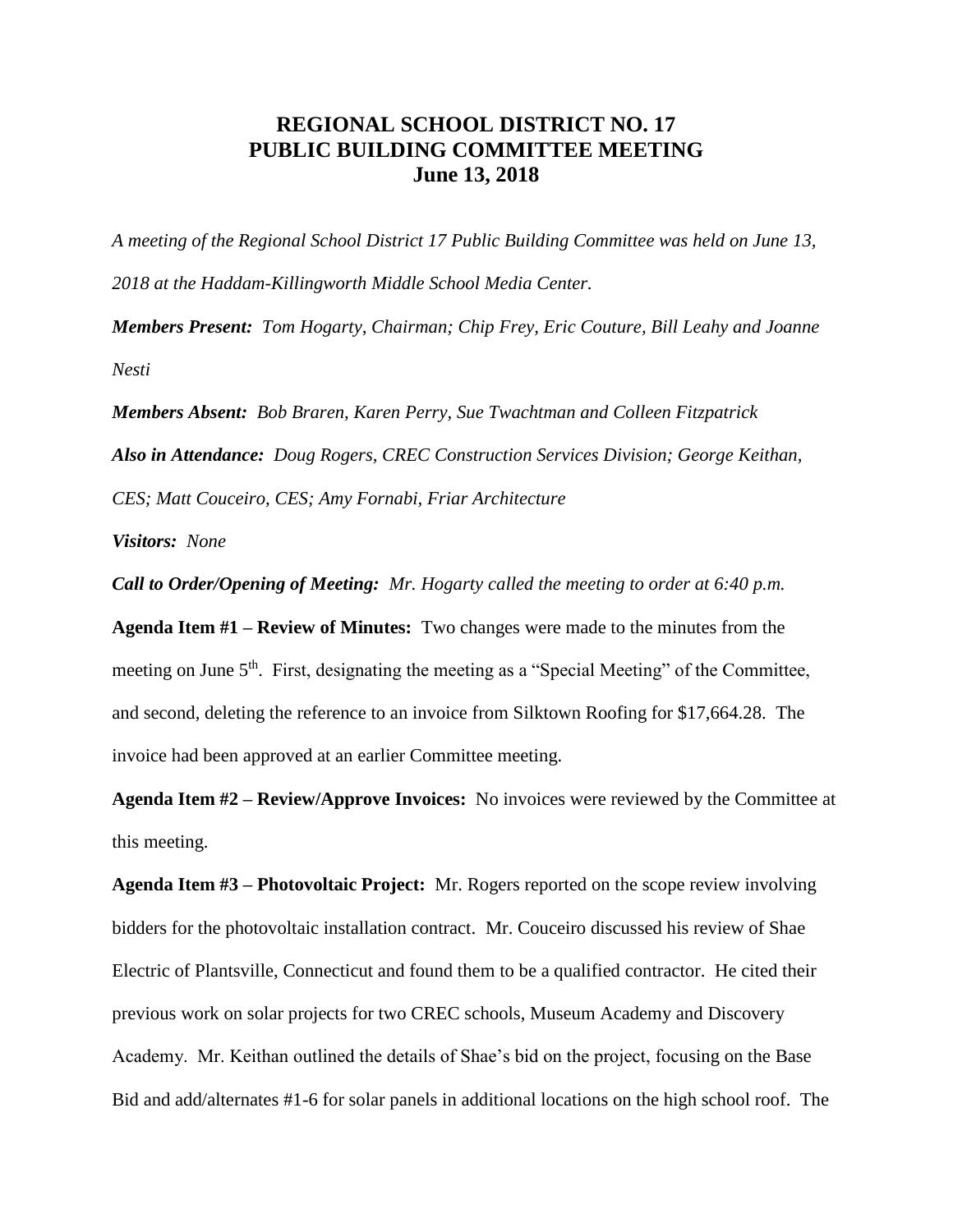Committee reviewed each option, weighing the additional kilowatts gained against the cost of the additional panels, and the cost of safety railing that also would be installed on the roof. The consensus of the Committee is to recommend to the Board of Education, at its June 19<sup>th</sup> meeting, that Shae Electric be awarded the contract for the photovoltaic installation project, at a Base Bid of \$1,783,000, for 1096 solar panels, plus add/alternates 1, 2 and 3 for an additional 1,612 panels, for a total price of \$2,423,000.

**Agenda Item #4 – Boiler Project:** This item was moved down in the agenda.

**Agenda Item #5 – Interior/Exterior Lighting Project:** Mr. Rogers presented a potential change order from Mercury Electric that was requested for dimming sensors as part of the parking lot light replacement at a cost of \$5,835 for 50 fixtures. The consensus of the Committee is to approve the request. Mr. Rogers presented a second potential change order for ceiling tiles in the HKHS Library because with more efficient lighting, fewer lights need to be replaced, creating gaps in the ceiling. A proposal from Mercury Electric totals \$9,737.97, though there also may be credits given for replacement lighting in the Base Bid that will not be required. Mr. Rogers presented a change order request from Mercury Electric for replacement of damaged PVC conduit at the Bus Barn, totaling \$6,868.75. The consensus of the Committee is to table the request pending further price review by Mr. Rogers with Mercury. Mr. Rogers presented a change order request from Mercury Electric for theatrical lighting in the auditorium, totaling \$214,483.76. The consensus of the Committee is to recommend that the Board of Education approve the request at its June  $19<sup>th</sup>$  meeting. Mr. Rogers presented a requisition for a Dell computer that represents an upgrade to the system that controls auditorium lighting and audio/visual for \$2,183.59.